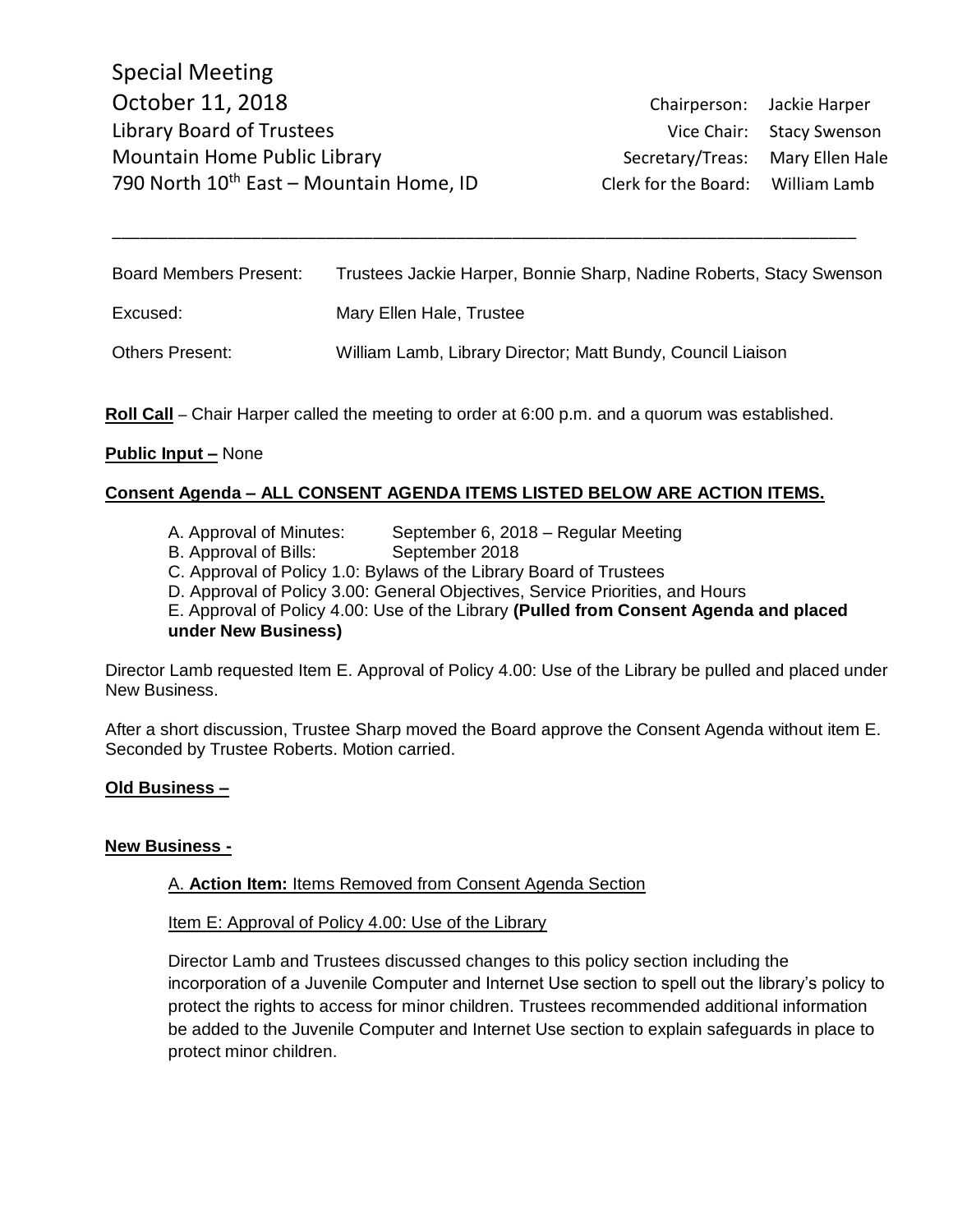After further discussion, Trustee Swenson moved the Board table this item until the next meeting. Seconded by Trustee Sharp. Motion carried.

B. **Action Item:** Annual Business meeting – 2018/2019 Nomination and Election of Officers – Chairperson, Vice-Chairperson, Secretary/Treasurer and Clerk

The Board agreed to complete nominations with a one-vote rule.

*Chairperson:* Trustee Roberts nominated Trustee Harper to be the Chairperson.

*Vice-Chairperson:* Trustee Harper nominated Trustee Swenson to be the Vice-Chairperson.

*Secretary/Treasurer:* Trustee Swenson nominated Trustee Hale to be the Secretary/Treasurer.

*Clerk:* The Board agreed that Director Lamb would continue as the Board's Clerk.

Trustee Roberts moved the Board accept the nominations as presented. Seconded by Trustee Sharp. Motion carried.

C. **Action Item:** Annual Business Meeting – Estimate date, time and posting locations of Board **Meetings** 

Trustee Sharp moved the Board approve the date, time and posting locations as presented. Seconded by Trustee Swenson. Motion carried.

Date: 1<sup>st</sup> Thursday of every Month, except June, July and August.

*Time:* 6:00 p.m.

**Posting Locations:** Library Website, Library Building and City Hall

# D. **Action Item:** Discussion/Decision on roof replacement project

Director Lamb noted the new fiscal year has started and money was available to start the roof replacement project. The first step is to select an architect firm to complete the specification documents. Director Lamb recommended the Board approve using Hutchison Smith Architects. They are the same architect that did the remodel in 2005 so they already have the building specifications, which should help reduce some of the costs associated with the documents.

After further discussion, Trustee Sharp moved the Board authorize Director Lamb to engage Hutchison Smith Architects to complete the re-roofing specifications. Seconded by Trustee Swenson. Motion carried.